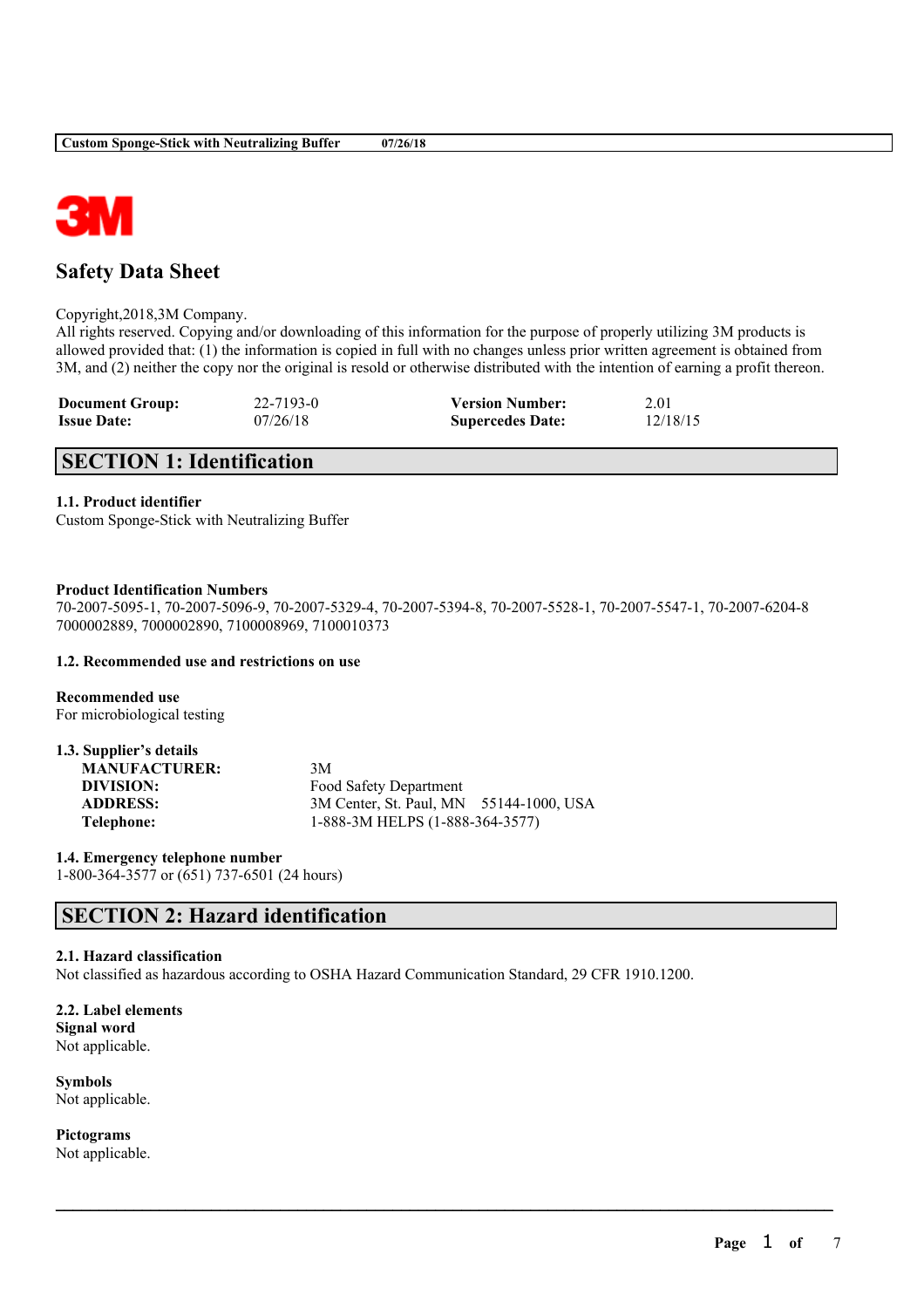# **SECTION 3: Composition/information on ingredients**

| Ingredient          | C.A.S. No.      | $\%$ by Wt   |
|---------------------|-----------------|--------------|
| Water               | $7732 - 18 - 5$ | - 98<br>99.9 |
| <b>Buffer salts</b> | 9084-06-4       | 0.5          |

# **SECTION 4: First aid measures**

## **4.1. Description of first aid measures**

### **Inhalation:**

No need for first aid is anticipated.

## **Skin Contact:**

Wash with soap and water. If signs/symptoms develop, get medical attention.

### **Eye Contact:**

Flush with large amounts of water. Remove contact lenses if easy to do. Continue rinsing. If signs/symptoms persist, get medical attention.

### **If Swallowed:**

No need for first aid is anticipated.

## **4.2. Most important symptoms and effects, both acute and delayed**

See Section 11.1. Information on toxicological effects.

# **4.3. Indication of any immediate medical attention and special treatment required**

Not applicable

# **SECTION 5: Fire-fighting measures**

## **5.1. Suitable extinguishing media**

Material will not burn. Non-combustible. Use a fire fighting agent suitable for surrounding fire.

## **5.2. Special hazards arising from the substance or mixture**

None inherent in this product.

## **5.3. Special protective actions for fire-fighters**

No special protective actions for fire-fighters are anticipated.

# **SECTION 6: Accidental release measures**

## **6.1. Personal precautions, protective equipment and emergency procedures**

Ventilate the area with fresh air. Observe precautions from other sections.

## **6.2. Environmental precautions**

Avoid release to the environment.

## **6.3. Methods and material for containment and cleaning up**

Contain spill. Working from around the edges of the spill inward, cover with bentonite, vermiculite, or commercially available inorganic absorbent material. Mix in sufficient absorbent until it appears dry. Collect as much of the spilled material as possible. Place in a closed container approved for transportation by appropriate authorities. Clean up residue with water. Dispose of collected material as soon as possible in accordance with applicable

 $\mathcal{L}_\mathcal{L} = \mathcal{L}_\mathcal{L} = \mathcal{L}_\mathcal{L} = \mathcal{L}_\mathcal{L} = \mathcal{L}_\mathcal{L} = \mathcal{L}_\mathcal{L} = \mathcal{L}_\mathcal{L} = \mathcal{L}_\mathcal{L} = \mathcal{L}_\mathcal{L} = \mathcal{L}_\mathcal{L} = \mathcal{L}_\mathcal{L} = \mathcal{L}_\mathcal{L} = \mathcal{L}_\mathcal{L} = \mathcal{L}_\mathcal{L} = \mathcal{L}_\mathcal{L} = \mathcal{L}_\mathcal{L} = \mathcal{L}_\mathcal{L}$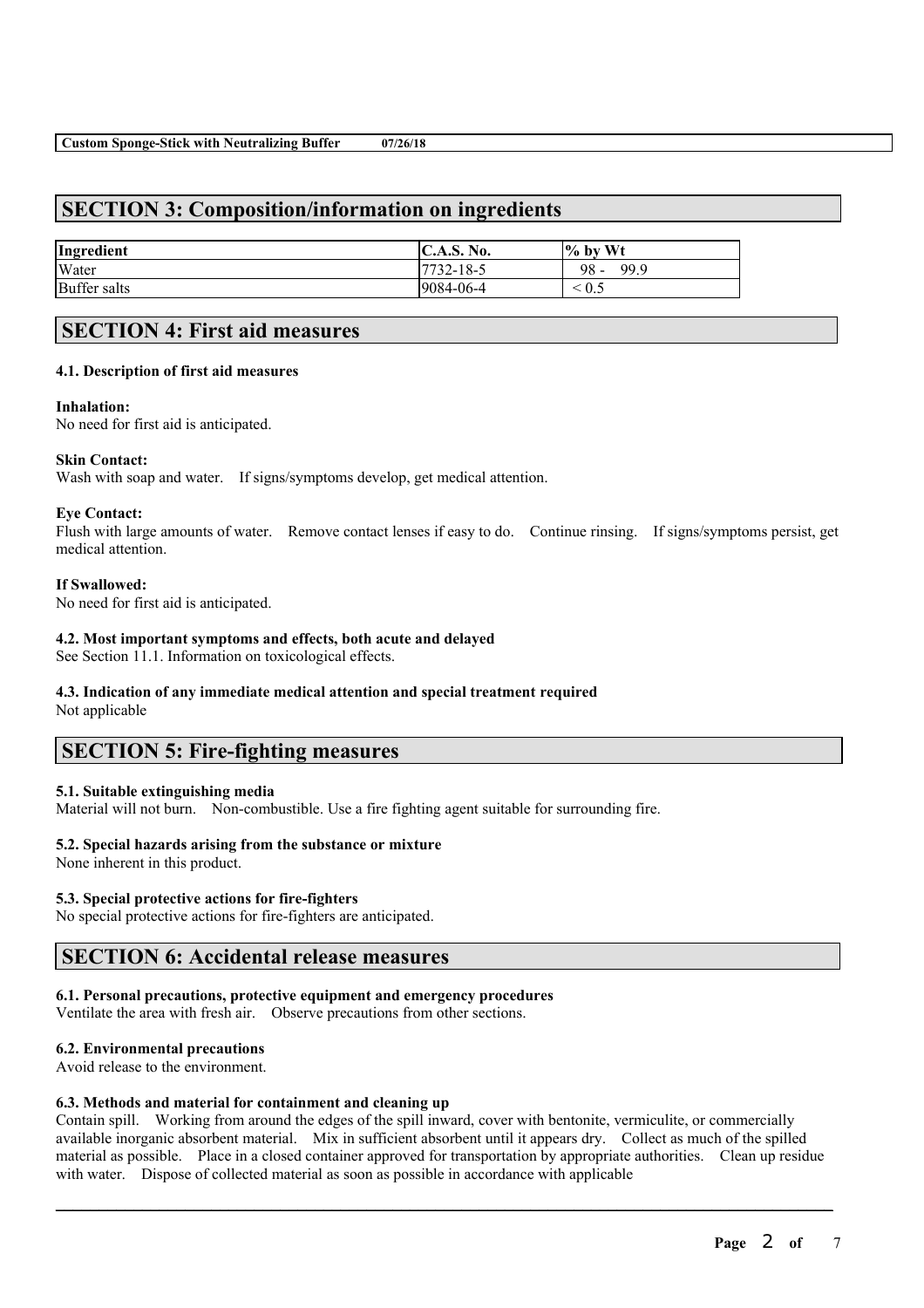**Custom Sponge-Stick with Neutralizing Buffer 07/26/18**

local/regional/national/international regulations.

# **SECTION 7: Handling and storage**

### **7.1. Precautions for safe handling**

Avoid eye contact. For industrial or professional use only. Do not eat, drink or smoke when using this product. Avoid release to the environment.

### **7.2. Conditions for safe storage including any incompatibilities**

No special storage requirements.

# **SECTION 8: Exposure controls/personal protection**

## **8.1. Control parameters**

### **Occupational exposure limits**

No occupational exposure limit values exist for any of the components listed in Section 3 of this SDS.

### **8.2. Exposure controls**

## **8.2.1. Engineering controls**

Not applicable.

## **8.2.2. Personal protective equipment (PPE)**

#### **Eye/face protection**

Select and use eye/face protection to prevent contact based on the results of an exposure assessment. The following eye/face protection(s) are recommended: Safety Glasses with side shields

## **Skin/hand protection**

No chemical protective gloves are required.

### **Respiratory protection**

Select and use respiratory protection to prevent an inhalation exposure based on the results of an exposure assessment. Consult with your respirator manufacturer for selection of appropriate types of respirators.

 $\mathcal{L}_\mathcal{L} = \mathcal{L}_\mathcal{L} = \mathcal{L}_\mathcal{L} = \mathcal{L}_\mathcal{L} = \mathcal{L}_\mathcal{L} = \mathcal{L}_\mathcal{L} = \mathcal{L}_\mathcal{L} = \mathcal{L}_\mathcal{L} = \mathcal{L}_\mathcal{L} = \mathcal{L}_\mathcal{L} = \mathcal{L}_\mathcal{L} = \mathcal{L}_\mathcal{L} = \mathcal{L}_\mathcal{L} = \mathcal{L}_\mathcal{L} = \mathcal{L}_\mathcal{L} = \mathcal{L}_\mathcal{L} = \mathcal{L}_\mathcal{L}$ 

# **SECTION 9: Physical and chemical properties**

#### **9.1. Information on basic physical and chemical properties**

| <b>General Physical Form:</b> | Liquid                       |
|-------------------------------|------------------------------|
| Odor, Color, Grade:           | Slight color and odor        |
| Odor threshold                | No Data Available            |
| рH                            | No Data Available            |
| <b>Melting point</b>          | $32$ °F                      |
| <b>Boiling Point</b>          | $212 \text{ }^{\circ}F$      |
| <b>Flash Point</b>            | Flash point > 93 °C (200 °F) |
| <b>Evaporation rate</b>       | No Data Available            |
| Flammability (solid, gas)     | Not Applicable               |
| <b>Flammable Limits(LEL)</b>  | Not Applicable               |
|                               |                              |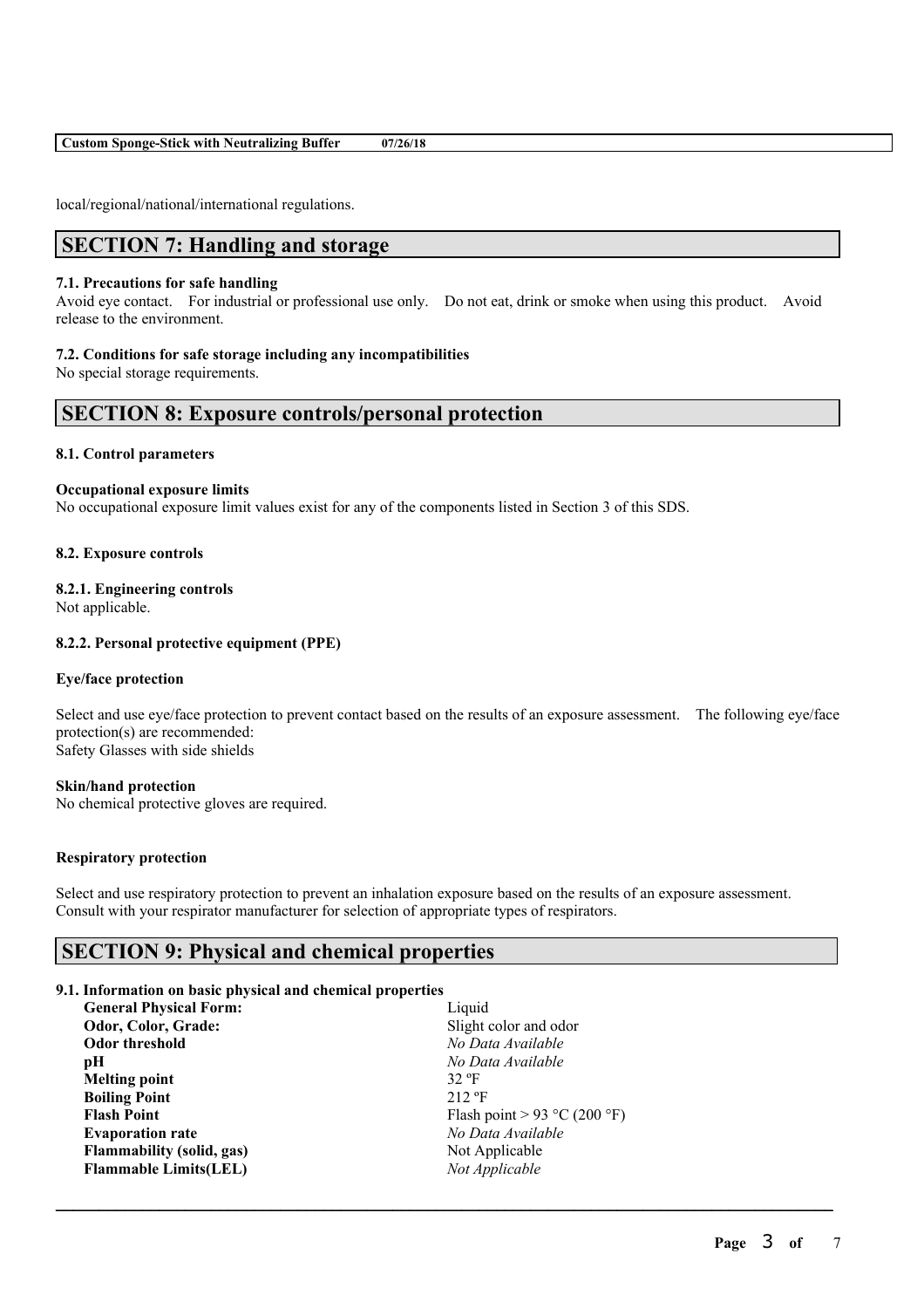| <b>Flammable Limits(UEL)</b>           | Not Ap            |
|----------------------------------------|-------------------|
| <b>Vapor Pressure</b>                  | $2.3 \text{ kPa}$ |
| <b>Vapor Density</b>                   | No Dai            |
| Densitv                                | $1$ g/cm          |
| <b>Specific Gravity</b>                | [Re               |
| <b>Solubility In Water</b>             | 99.4 %            |
| Solubility- non-water                  | No Dai            |
| Partition coefficient: n-octanol/water | No Dat            |
| <b>Autoignition temperature</b>        | Not Ap            |
| <b>Decomposition temperature</b>       | No Dat            |
| Viscositv                              | No Dat            |
| <b>Volatile Organic Compounds</b>      | No Dat            |
|                                        |                   |

**Flammable Limits(UEL)** *Not Applicable* **Vapor Pressure** 2.3 kPa [@ 68 ºF] **Vapor Density** *No Data Available* **g/cm3** [@ 68 °F] **Specific Gravity** 1 [*Ref Std:*WATER=1] **Solubility- non-water** *No Data Available* **Partition coefficient: n-octanol/ water** *No Data Available* **Not** *Applicable* **Decomposition temperature** *No Data Available* **Viscosity** *No Data Available* **Volatile Organic Compounds** *No Data Available*

# **SECTION 10: Stability and reactivity**

### **10.1. Reactivity**

This material is considered to be non reactive under normal use conditions.

### **10.2. Chemical stability**

Stable.

## **10.3. Possibility of hazardous reactions**

Hazardous polymerization will not occur.

**10.4. Conditions to avoid** None known.

#### **10.5. Incompatible materials** None known.

## **10.6. Hazardous decomposition products**

**Substance Condition** None known. Not Specified

# **SECTION 11: Toxicological information**

The information below may not be consistent with the material classification in Section 2 if specific ingredient **classifications are mandated by a competent authority. In addition, toxicological data on ingredients may not be** reflected in the material classification and/or the signs and symptoms of exposure, because an ingredient may be present below the threshold for labeling, an ingredient may not be available for exposure, or the data may not be **relevant to the material as a whole.**

**11.1. Information on Toxicological effects**

**Signs and Symptoms of Exposure**

Based on test data and/or information on the components, this material may produce the following health effects:

 $\mathcal{L}_\mathcal{L} = \mathcal{L}_\mathcal{L} = \mathcal{L}_\mathcal{L} = \mathcal{L}_\mathcal{L} = \mathcal{L}_\mathcal{L} = \mathcal{L}_\mathcal{L} = \mathcal{L}_\mathcal{L} = \mathcal{L}_\mathcal{L} = \mathcal{L}_\mathcal{L} = \mathcal{L}_\mathcal{L} = \mathcal{L}_\mathcal{L} = \mathcal{L}_\mathcal{L} = \mathcal{L}_\mathcal{L} = \mathcal{L}_\mathcal{L} = \mathcal{L}_\mathcal{L} = \mathcal{L}_\mathcal{L} = \mathcal{L}_\mathcal{L}$ 

**Inhalation:** No known health effects.

**Skin Contact:**

**Page** 4 **of** 7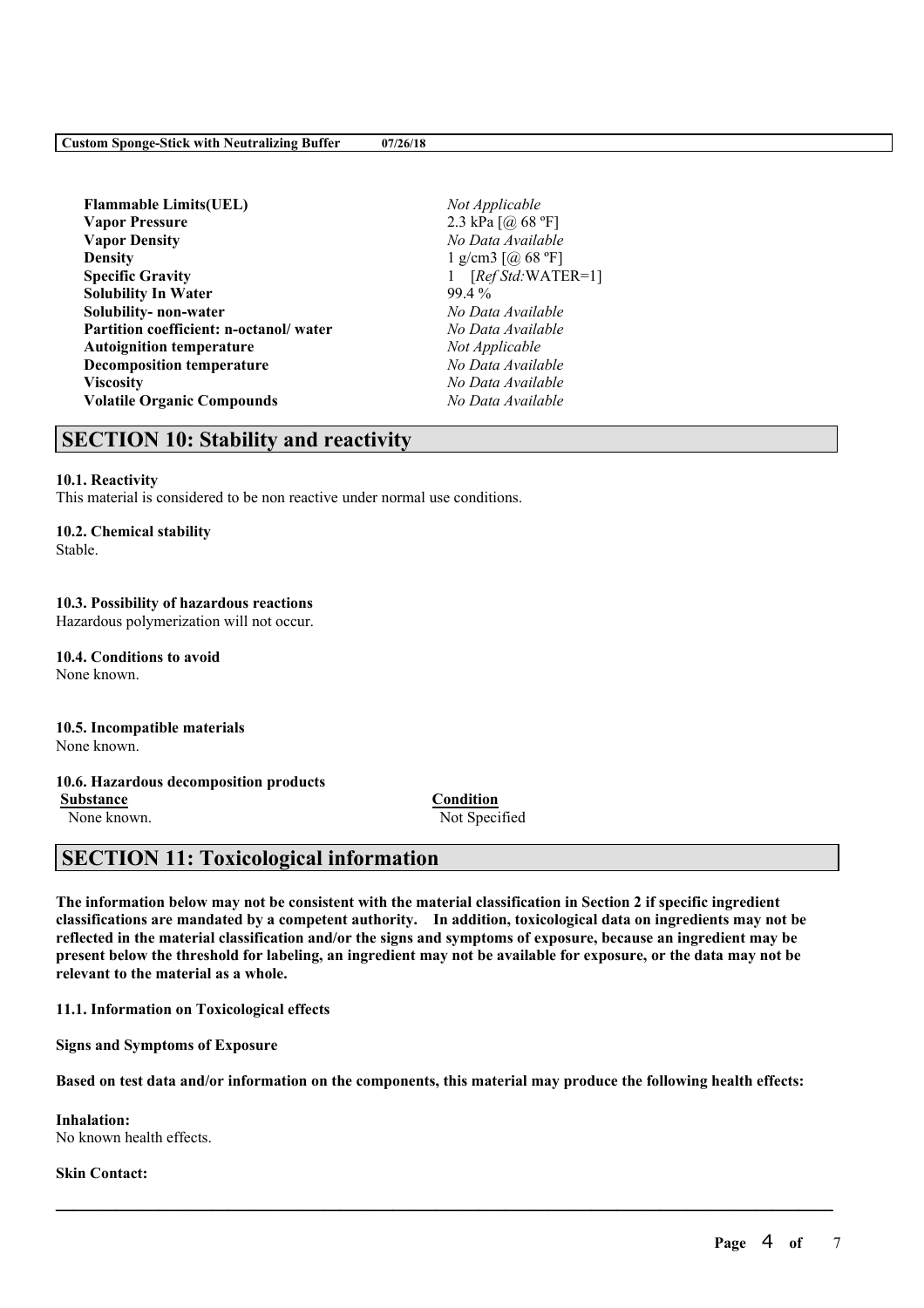Contact with the skin during product use is not expected to result in significant irritation.

### **Eye Contact:**

Contact with the eyes during product use is not expected to result in significant irritation.

#### **Ingestion:**

No known health effects.

### **Toxicological Data**

If a component is disclosed in section 3 but does not appear in a table below, either no data are available for that endpoint or the data are not sufficient for classification.

#### **Acute Toxicity**

| Name            | Route     | Species | Value                                             |
|-----------------|-----------|---------|---------------------------------------------------|
| Overall product | Ingestion |         | No data available; calculated $ATE > 5,000$ mg/kg |
| Buffer salts    | Dermal    |         | LD50 estimated to be $2,000 - 5,000$ mg/kg        |
| Buffer salts    | Ingestion | Rat     | $3,800$ mg/kg<br>LD50                             |

 $ATE = acute$  toxicity estimate

## **Skin Corrosion/Irritation**

For the component/components, either no data are currently available or the data are not sufficient for classification.

#### **Serious Eye Damage/Irritation**

For the component/components, either no data are currently available or the data are not sufficient for classification.

#### **Skin Sensitization**

For the component/components, either no data are currently available or the data are not sufficient for classification.

### **Respiratory Sensitization**

For the component/components, either no data are currently available or the data are not sufficient for classification.

#### **Germ Cell Mutagenicity**

For the component/components, either no data are currently available or the data are not sufficient for classification.

#### **Carcinogenicity**

For the component/components, either no data are currently available or the data are not sufficient for classification.

#### **Reproductive Toxicity**

#### **Reproductive and/or Developmental Effects**

For the component/components, either no data are currently available or the data are not sufficient for classification.

#### **Target Organ(s)**

#### **Specific Target Organ Toxicity - single exposure**

For the component/components, either no data are currently available or the data are not sufficient for classification.

#### **Specific Target Organ Toxicity - repeated exposure**

For the component/components, either no data are currently available or the data are not sufficient for classification.

### **Aspiration Hazard**

For the component/components, either no data are currently available or the data are not sufficient for classification.

## Please contact the address or phone number listed on the first page of the SDS for additional toxicological information **on this material and/or its components.**

 $\mathcal{L}_\mathcal{L} = \mathcal{L}_\mathcal{L} = \mathcal{L}_\mathcal{L} = \mathcal{L}_\mathcal{L} = \mathcal{L}_\mathcal{L} = \mathcal{L}_\mathcal{L} = \mathcal{L}_\mathcal{L} = \mathcal{L}_\mathcal{L} = \mathcal{L}_\mathcal{L} = \mathcal{L}_\mathcal{L} = \mathcal{L}_\mathcal{L} = \mathcal{L}_\mathcal{L} = \mathcal{L}_\mathcal{L} = \mathcal{L}_\mathcal{L} = \mathcal{L}_\mathcal{L} = \mathcal{L}_\mathcal{L} = \mathcal{L}_\mathcal{L}$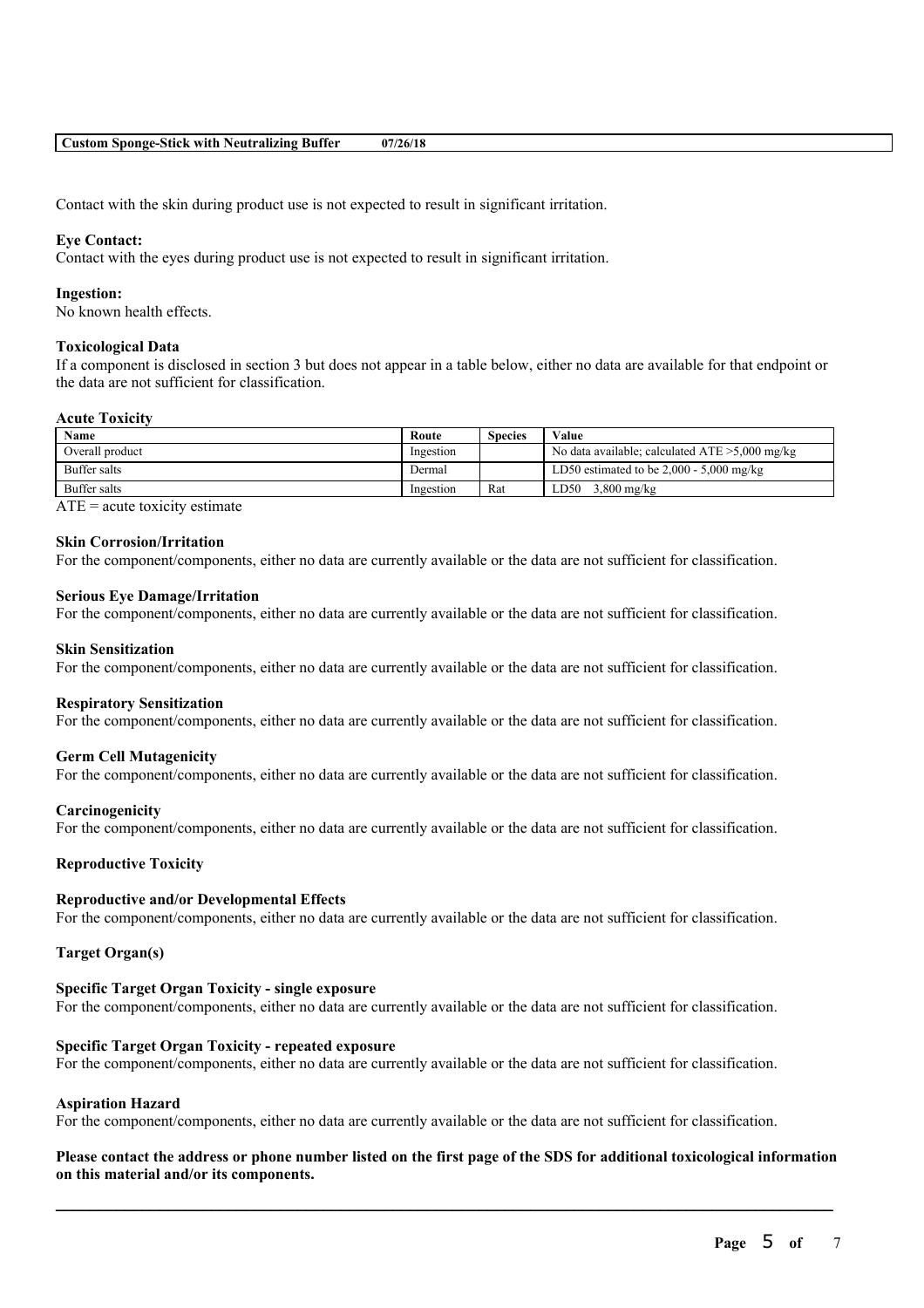# **SECTION 12: Ecological information**

# **Ecotoxicological information**

Please contact the address or phone number listed on the first page of the SDS for additional ecotoxicological information on this material and/or its components.

# **Chemical fate information**

Please contact the address or phone number listed on the first page of the SDS for additional chemical fate information on this material and/or its components.

# **SECTION 13: Disposal considerations**

# **13.1. Disposal methods**

Dispose of contents/ container in accordance with the local/regional/national/international regulations.

Prior to disposal, consult all applicable authorities and regulations to insure proper classification. Dispose of waste product in a permitted industrial waste facility. Empty and clean product containers may be disposed as non-hazardous waste. Consult your specific regulations and service providers to determine available options and requirements.

# **EPA Hazardous Waste Number (RCRA):** Not regulated

# **SECTION 14: Transport Information**

For Transport Information, please visit http://3M.com/Transportinfo or call 1-800-364-3577 or 651-737-6501.

# **SECTION 15: Regulatory information**

# **15.1. US Federal Regulations**

Contact 3M for more information.

# **EPCRA 311/312 Hazard Classifications:**

**Physical Hazards** Not applicable

# **Health Hazards**

Not applicable

# **15.2. State Regulations**

Contact 3M for more information.

# **15.3. Chemical Inventories**

The components of this product are in compliance with the chemical notification requirements of TSCA. All required components of this product are listed on the active portion of the TSCA Inventory.

Contact 3M for more information.

# **15.4. International Regulations**

Contact 3M for more information.

 $\mathcal{L}_\mathcal{L} = \mathcal{L}_\mathcal{L} = \mathcal{L}_\mathcal{L} = \mathcal{L}_\mathcal{L} = \mathcal{L}_\mathcal{L} = \mathcal{L}_\mathcal{L} = \mathcal{L}_\mathcal{L} = \mathcal{L}_\mathcal{L} = \mathcal{L}_\mathcal{L} = \mathcal{L}_\mathcal{L} = \mathcal{L}_\mathcal{L} = \mathcal{L}_\mathcal{L} = \mathcal{L}_\mathcal{L} = \mathcal{L}_\mathcal{L} = \mathcal{L}_\mathcal{L} = \mathcal{L}_\mathcal{L} = \mathcal{L}_\mathcal{L}$ **This SDS has been prepared to meet the U.S. OSHA Hazard Communication Standard, 29 CFR 1910.1200.**